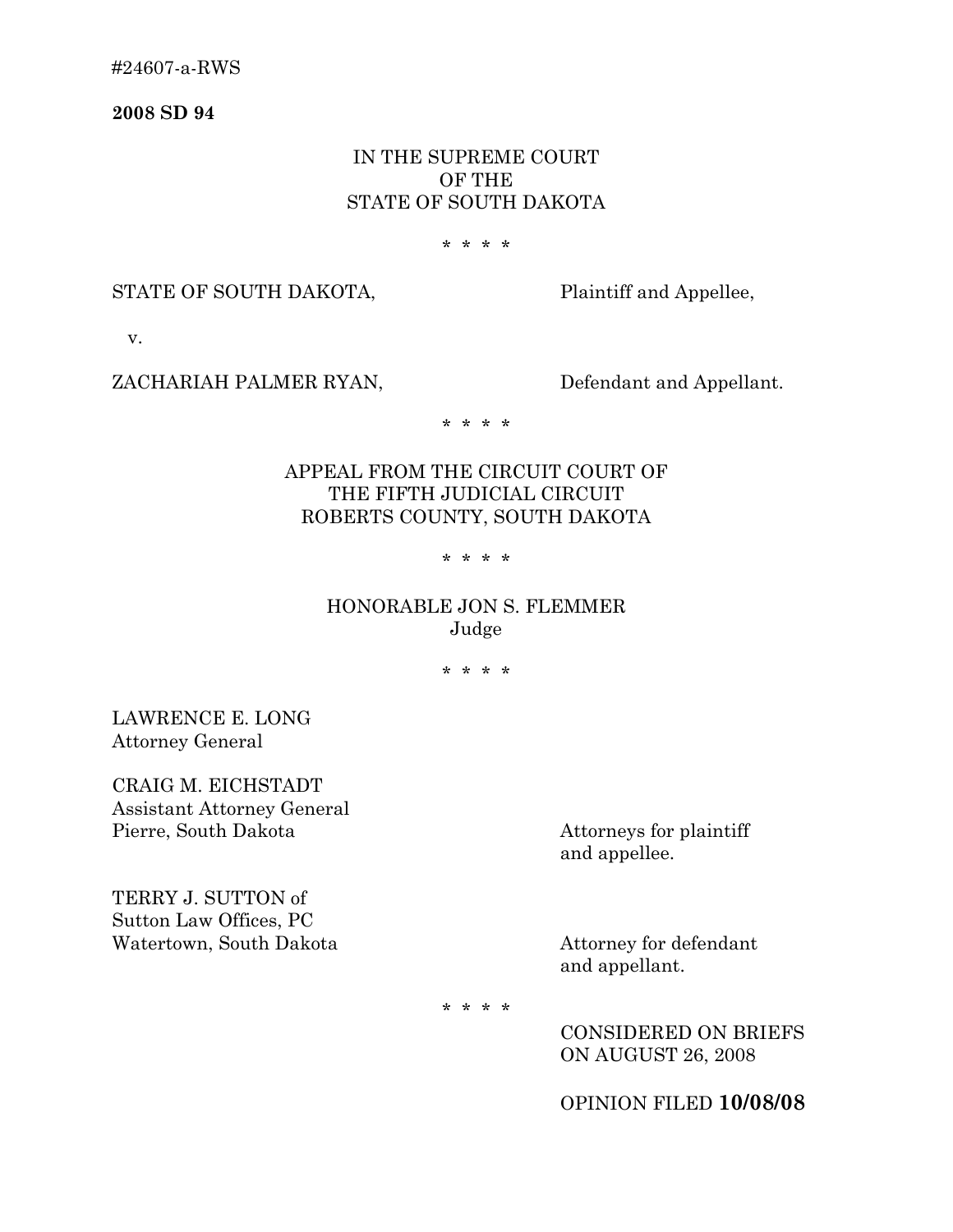l

#### SABERS, Justice

[¶1.] After a consent search revealed tablets of hydrocodone with acetaminophen and Ritalin, and a pen tube encrusted with pill residue, Zachariah Palmer Ryan was charged with three drug-related offenses. A jury found him guilty of two charges, but acquitted him of the other. Ryan appeals, alleging a *Batson* violation and insufficient evidence to sustain the jury's verdict. We affirm.

#### **FACTS**

[¶2.] At 1:30 a.m. on October 1, 2006, Ryan was riding as a passenger in a white Chevrolet Beretta in Sisseton, South Dakota. Trooper Larry Englund of the South Dakota Highway Patrol observed the car make a sharp turn causing the right front wheel to go off the road. He also noticed an exhaust leak and heard an exhaust sound coming from under the vehicle. Trooper Englund followed the vehicle for about a block and then signaled the vehicle to stop.

[¶3.] Upon the stop, Trooper Englund noticed the strong odor of patchouli oil, which, in his training and experience, he knew to be a strong scent used to mask marijuana odors. He had the driver, Victoria White, accompany him to his car and obtained her permission to search her car.[1](#page-1-0) He also spoke with Ryan and obtained his consent to search his person. In Ryan's front pocket, Trooper Englund found a metal cylinder with a screw-on lid that contained various prescription tablets. Ryan explained that the pills were hydrocodone and Ritalin and he had a prescription for both, the former for back pain and the latter for attention deficient hyperactivity

<span id="page-1-0"></span><sup>1.</sup> Trooper Englund did not find anything illegal during the search of White's car.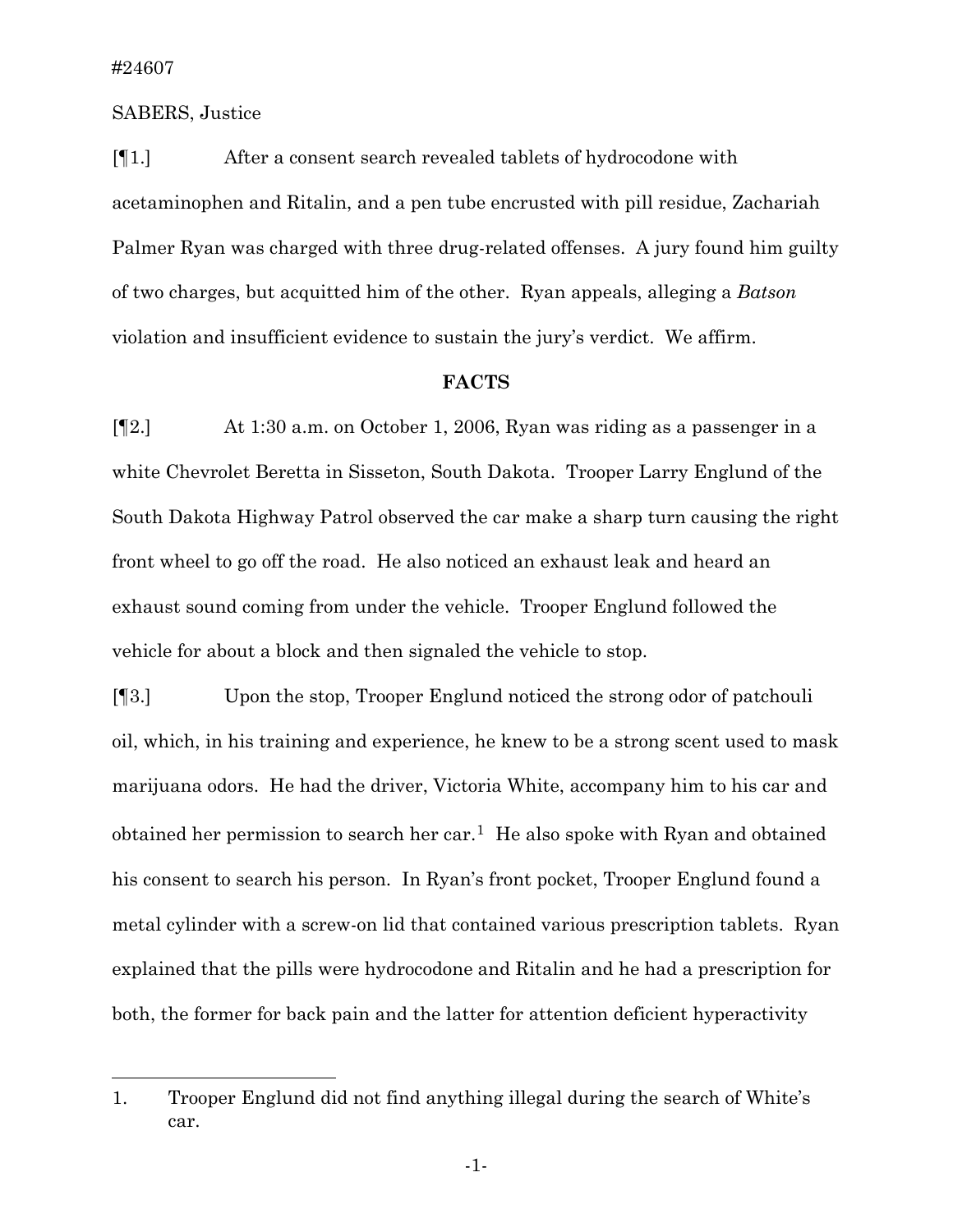disorder. The search also revealed a pen tube that had been cut off and contained what appeared to be pill residue. Based on Trooper Englund's training and experience, he thought the pen tube may have been used for snorting or ingesting either methamphetamine or cocaine.

[¶4.] Ryan was placed under arrest and charged with three drug-related offenses: (1) ingestion of a substance other than alcohol for the purpose of becoming intoxicated; (2) unauthorized possession of a controlled substance (Hydrocodone); and (3) possession of drug paraphernalia. A trial was held on July 9 and 10, 2007. During voir dire, the State used four peremptory challenges to excuse four of the five Native Americans on the potential jury panel. Ryan objected to the peremptory challenges, claiming the State violated *Batson*. The State gave reasons for the peremptory challenges and the trial court found the State had nonracial reasons for using the peremptory challenges.

[¶5.] At the close of trial, the jury found Ryan guilty of unauthorized possession of a controlled substance and possession of drug paraphernalia. However, he was acquitted of ingestion of a substance other than alcohol for the purpose of becoming intoxicated. The trial court sentenced Ryan to ten years with four suspended upon certain conditions. He was sentenced to thirty days in the county jail for the misdemeanor possession of drug paraphernalia charge. This sentence was to run concurrently with the sentence for unauthorized possession. However, these sentences were to run consecutively to the sentence Ryan was currently serving for a third offense driving under the influence charge. Ryan appeals raising the following issues:

-2-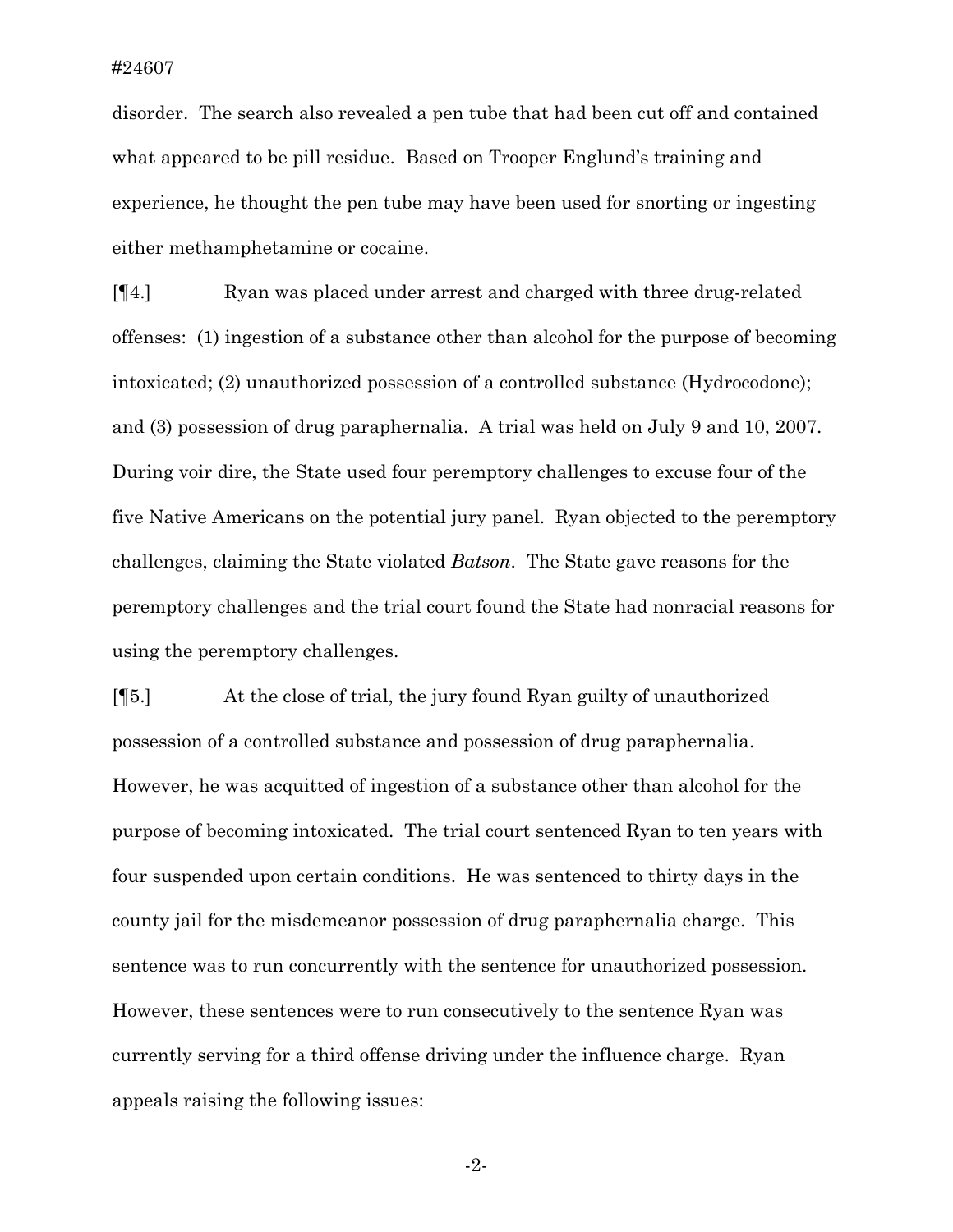- 1. Whether the trial court abused its discretion in denying Ryan's *Batson* motion.
- 2. Whether the trial court erred in denying Ryan's motion for directed verdict based on insufficiency of the evidence.

## **STANDARD OF REVIEW**

[¶6.] "[T]he finding of intentional discrimination is a factual determination."

State v. Owen, 2007 SD 21, ¶11, 729 NW2d 356, 362 (citing State v. Martin*,* 2004

SD 82, ¶¶13, 16, 683 NW2d 399, 403, 405). Accordingly, we review an appeal

alleging a *Batson* violation for the State's use of peremptory challenges for clear

error. *Id.* 

[¶7.] When we examine a challenge claiming insufficient evidence:

[W]e determine "whether there is sufficient evidence in the record which, if believed by the jury, is sufficient to sustain a finding of guilt beyond a reasonable doubt; in making this determination, the Court will accept the evidence, and the most favorable inference fairly drawn therefrom, which will support the verdict." State v. Owen, 2007 SD 21, ¶35, 729 NW2d 356, 367 (quoting State v. Mesa, 2004 SD 68, ¶9, 681 NW2d 84, 87). "A guilty verdict will not be set aside if the state's evidence and all favorable inferences that can be drawn therefrom support a rational theory of guilt." State v. Swalve, 2005 SD 17, ¶5, 692 NW2d 794, 797 (quoting State v. Phair, 2004 SD 88, ¶16, 684 NW2d 660, 665 (quoting State v. Downing, 2002 SD 148, ¶22, 654 NW2d 793, 800)).

State v. Gard, 2007 SD 117, ¶12, 742 NW2d 257, 260-61.

# [¶8.] **1. Whether the trial court abused its discretion in denying Ryan's** *Batson* **motion.**

[¶9.] The State exercised four peremptory challenges to remove four out of the five Native Americans from the jury and the State concedes that Ryan has established a prima facie case of purposeful discrimination. *See* Batson v. Kentucky, 476 US 79, 94-95, 106 SCt 1712, 1722, 90 LEd2d 69 (1986); *see also*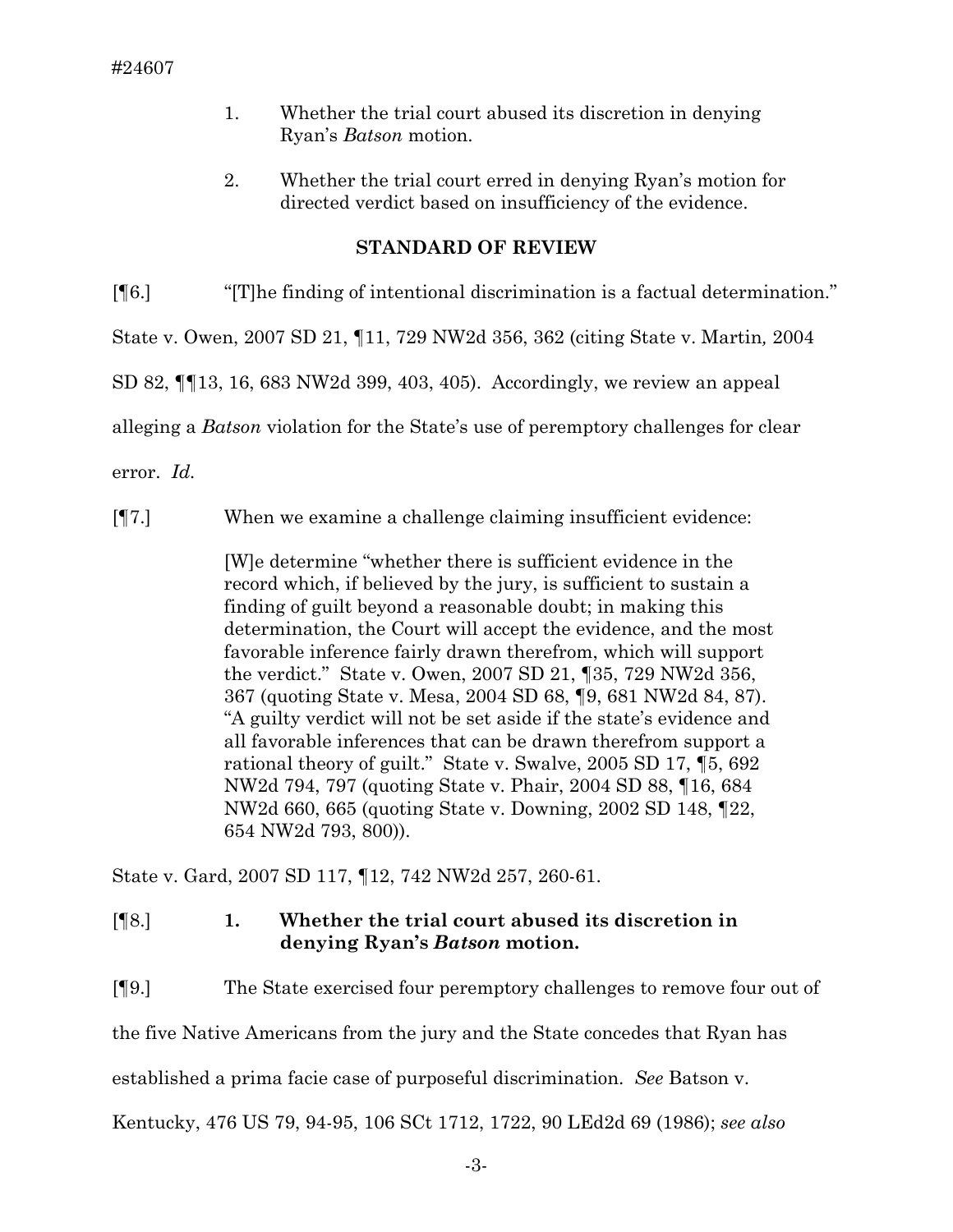$\overline{a}$ 

*Owen*, 2007 SD 21, ¶45, 729 NW2d at 369 (citation omitted). Once a defendant has established a prima facie case, the State must come forward with race neutral explanations for exercising peremptory challenges. *Batson*, 476 US at 97, 106 SCt at 1723, 90 LEd2d 69. In this case, the State gave race neutral explanations, which the trial court accepted.

[¶10.] **Juror 1**. Juror S.S. was struck by the State because the State had prosecuted her husband, who was currently on felony probation. S.S.'s son had also been prosecuted by the State.<sup>[2](#page-4-0)</sup> Ryan offered nothing further after the State gave these reasons and the court specifically noted that it "would find that there is a nonracial reason for exercising a pre-empt in the case of [S.S.] and the challenge to that peremptory challenge would be denied."

[¶11.] **Juror 2.** The State's race neutral explanation for C.I. is that the State recently prosecuted C.I. for third offense DUI. **Juror 3.** The State indicated C.S.'s mother worked for the State's attorney when she worked at Legal Services and that C.S.'s family is a neighbor to the Ryan family. Moreover, when C.S. was a juvenile she was prosecuted by the State. **Juror 4.** Finally, the State explained it had prosecuted some of Juror B.W.'s children and grandchildren. In all of these cases,

<span id="page-4-0"></span><sup>2.</sup> In Ryan's brief, he argues that the use of a "gut feeling" is not a race neutral reason to exclude a juror and indicated the State simply said, "I didn't feel comfortable with her being a juror on behalf of the STATE." However, the record reflects that the State's complete sentence was: "Because of those relationships or the past history with her family [State's prosecution of her husband and son], I didn't feel comfortable with her being a witness or a juror on behalf of the State. . . . I continue to have concerns about that because of prior history with her husband and her son."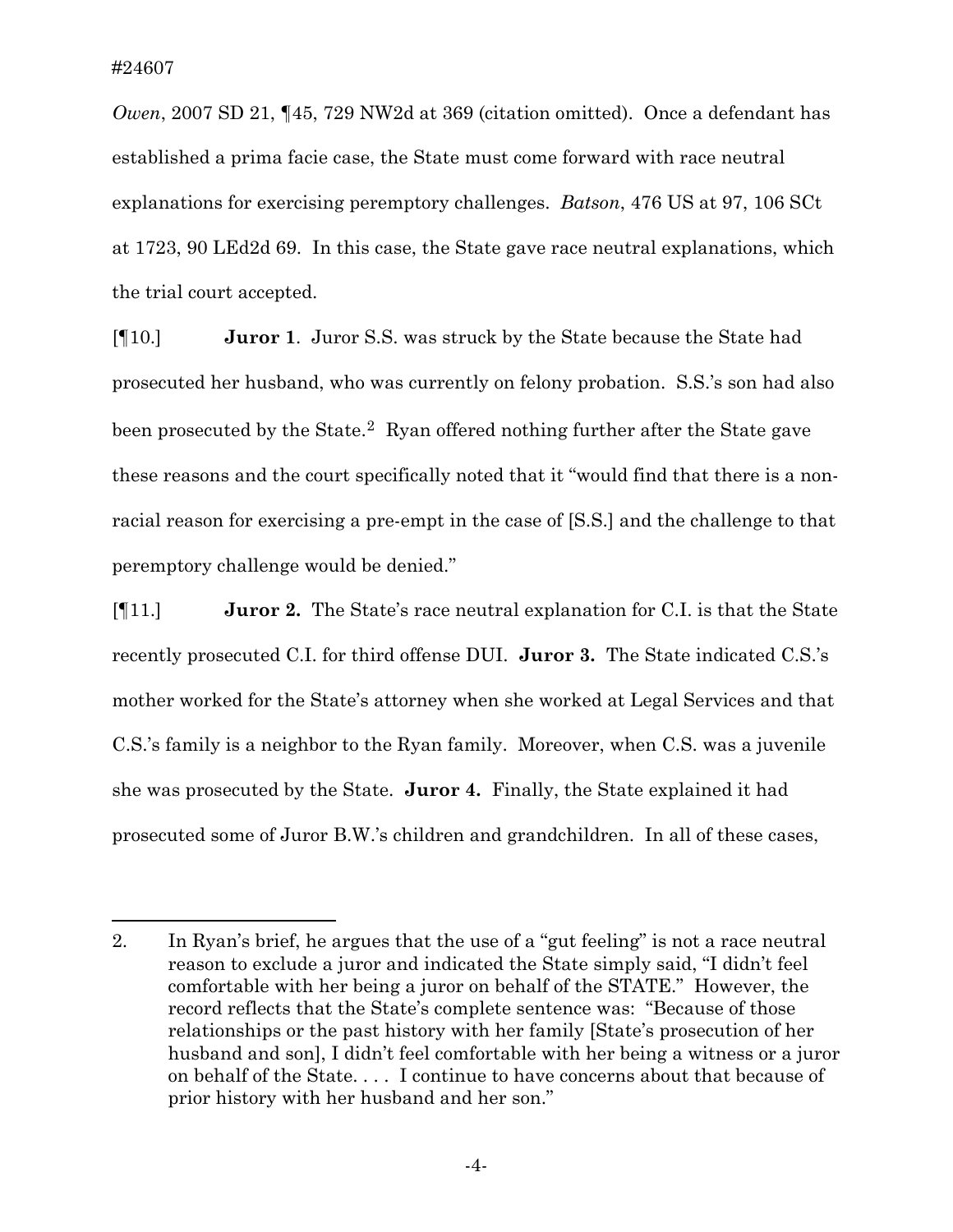the trial court accepted these explanations as non-racially motivated and denied the *Batson* challenge.

[¶12.] In *Owen*, the State removed seven out of eleven Native Americans from the potential jury. In that case, we noted "'that the findings underlying a district court's *Batson* analysis depend largely on credibility evaluations,'" which requires deference to the trial court. 2007 SD 21, ¶47 n9, 729 NW2d at 369 n9 (quoting United States v. Maxwell, 473 F3d 868, 871, 873 (8thCir 2007)). Moreover, the explanations found to be race neutral in *Owen* are similar to the explanations in this case. Given the record and our case law, Ryan has not demonstrated that the trial court was clearly erroneous when it accepted the State's explanations as race neutral and found the State had not engaged in purposeful discrimination when it exercised its peremptory challenges.

[¶13.] Ryan argues, however, that the trial court did not complete the third step of the *Batson* analysis: whether the prosecutor's race neutral explanation in exercising its challenges provide[s] "a 'clear and reasonably specific' explanation of [the prosecutor's] 'legitimate reasons' for exercising the challenges." *Batson*, 476 US at 98 n20, 106 SCt at 1724 n20, 90 LEd2d 69 (citing Texas Dep't of Cmty. Affairs v. Burdine, 450 US 248, 258, 101 SCt 1089, 1096 (1981)). However, a trial court implicitly conducts this analysis when it accepts or rejects the State's explanations for use of its peremptory challenges. There are not some "magic words" the trial court must use in order to fulfill a *Batson* analysis. As demonstrated above, the State provided race neutral explanations for using its peremptory challenges and the trial court specifically noted that it accepted these explanations as race neutral.

-5-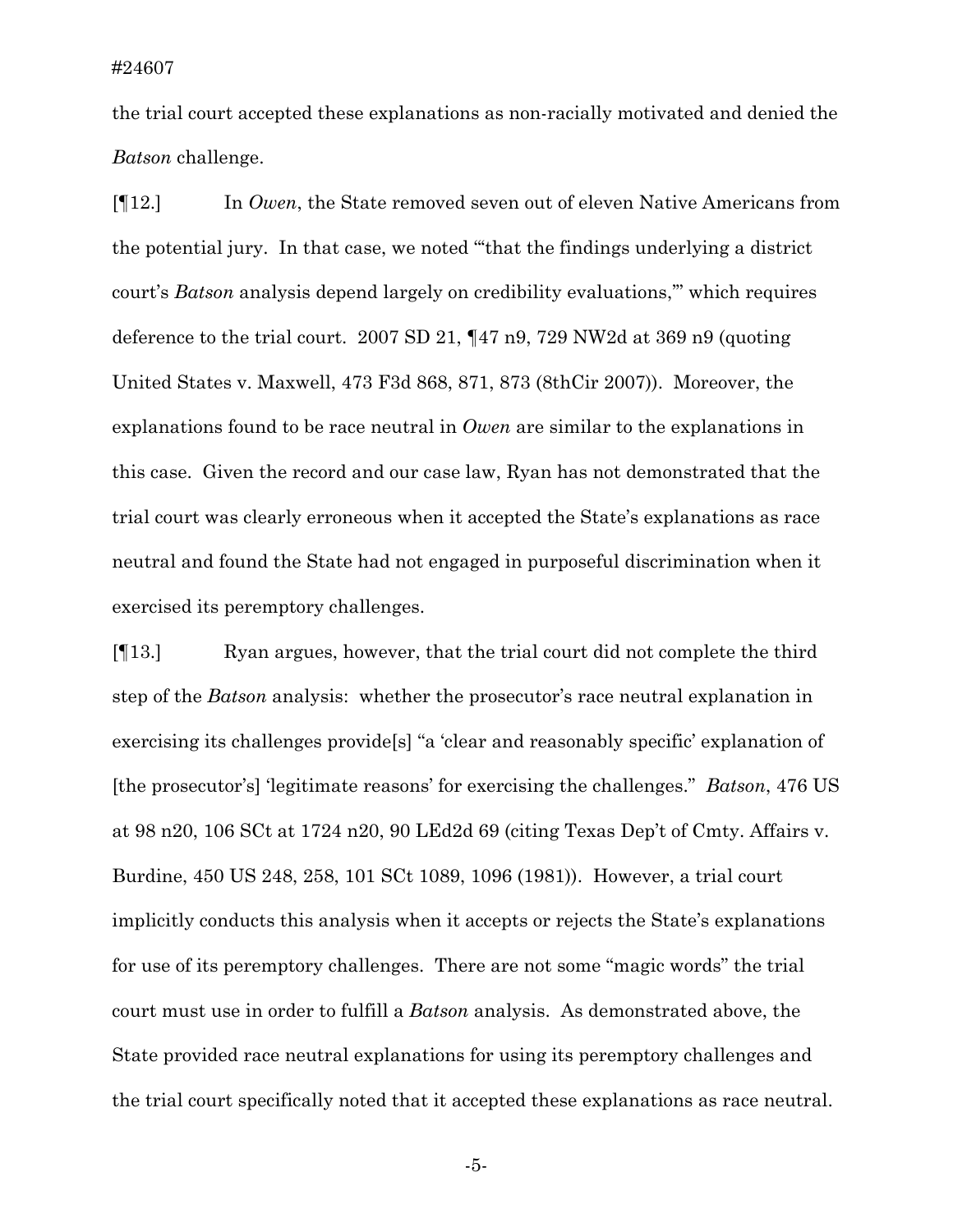$\overline{a}$ 

[¶14.] Finally, as the State indicates, Ryan did not engage in any comparative analysis; nor does the record indicate anything that suggests white jurors, who had been prosecuted by the State, had family prosecuted by the State or knew the defendant were kept on the jury, while the Native American jurors who exhibited these characteristics were struck from the jury. *See* Snyder v. Louisiana, \_\_\_ US \_\_\_, 128 SCt 1203, 1211-12, 170 LEd2d 175 (2008).[3](#page-6-0) The trial court did not err in denying Ryan's *Batson* challenge and we affirm issue 1.

[¶15.] **2. Whether the trial court erred in denying Ryan's motion for directed verdict based on insufficiency of the evidence.** 

[¶16.] Ryan alleges there is insufficient evidence to sustain the guilty verdict of unauthorized possession of a controlled substance for two reasons. First, he argues there was insufficient evidence the pills were a controlled substance because the pills were not chemically analyzed and the State chemist testified he would need chemical analysis in order to determine the identity of the pills. Second, Ryan argues he had a valid prescription for hydrocodone; therefore, he claims his use of the controlled substance was authorized and not in violation of the statute.

[¶17.] There is sufficient evidence on the record for the jury to find Ryan guilty of the offense.<sup>[4](#page-6-1)</sup> There was testimony from pharmacists that the pills were  $10$ 

<span id="page-6-0"></span><sup>3.</sup> The United States Supreme Court found a discriminatory intent by comparing the answers of white jurors with those of the minority juror who was allegedly improperly stricken from the jury. *Snyder*, <u>US at 3.128</u> SCt at 1211-12, 170 LEd2d 175.

<span id="page-6-1"></span> <sup>(</sup>continued . . .) 4. Ryan only challenges the sufficiency of the evidence in relation to the unauthorized possession of a controlled substance charge and not the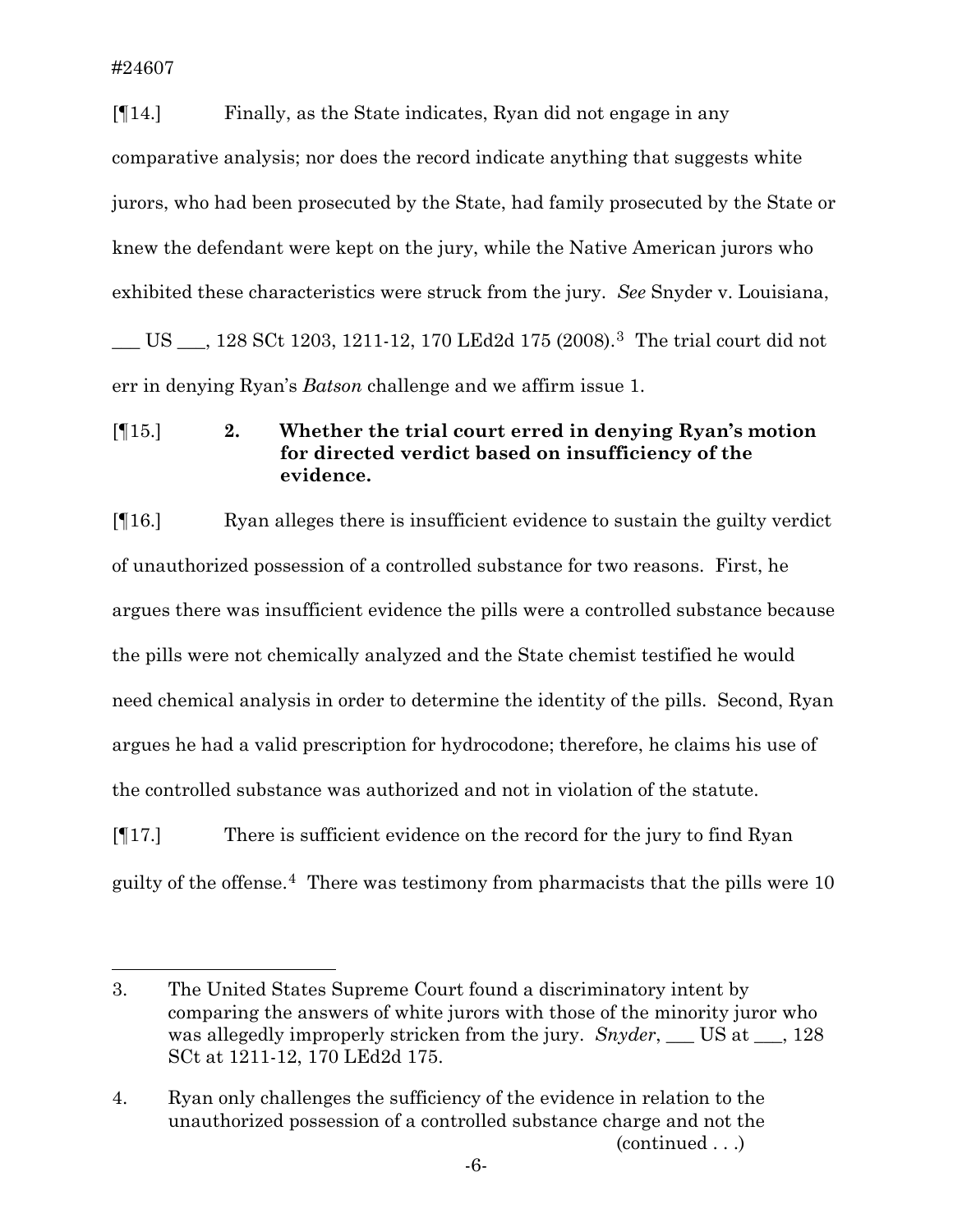mg hydrocodone with 650 mg acetaminophen. Ryan had a prescription for Hydrocodone 7.5 mg with 500 mg acetaminophen. The testimony revealed that the pills dispensed to Ryan through Indian Health Services were 20 pills containing 7.5 mg of hydrocodone and 500 mg acetaminophen. The pills in Ryan's possession were stronger than the ones obtained by his prescription. He was not authorized to possess pills of this strength and therefore was in violation of the statute.

[¶18.] Moreover, there is no need to chemically analyze the pills in order to determine whether they were hydrocodone. The pen tube residue was determined to be hydrocodone, Ryan admitted some of the pills were hydrocodone, and a urine sample taken immediately after Ryan's arrest contained hydrocodone. A pharmacist testified that the pills were 10 mg hydrocodone from the stamped markings of "Watson 503" on the pills. The pharmacist testified that he can tell what substance a pills contains by observation. While the chemists may need chemistry to determine composition, the pharmacist testified he knows the substance based on observation alone. At most there may be conflicting testimony between the chemist and pharmacist on identification of the pills, but the jury, by virtue of its verdict, resolved the conflict and believed the pharmacist could identify the type and strength of the pills. There is more than enough evidence on the record for the jury to find these pills contained 10 mg hydrocodone. Hydrocodone is a controlled substance and 10 mg was more than Ryan's prescription authorized

\_\_\_\_\_\_\_\_\_\_\_\_\_\_\_\_\_\_\_\_\_\_\_\_\_

<sup>(. . .</sup> continued)

possession of drug paraphernalia charge. The residue in the pen was chemically analyzed and found to be hydrocodone.